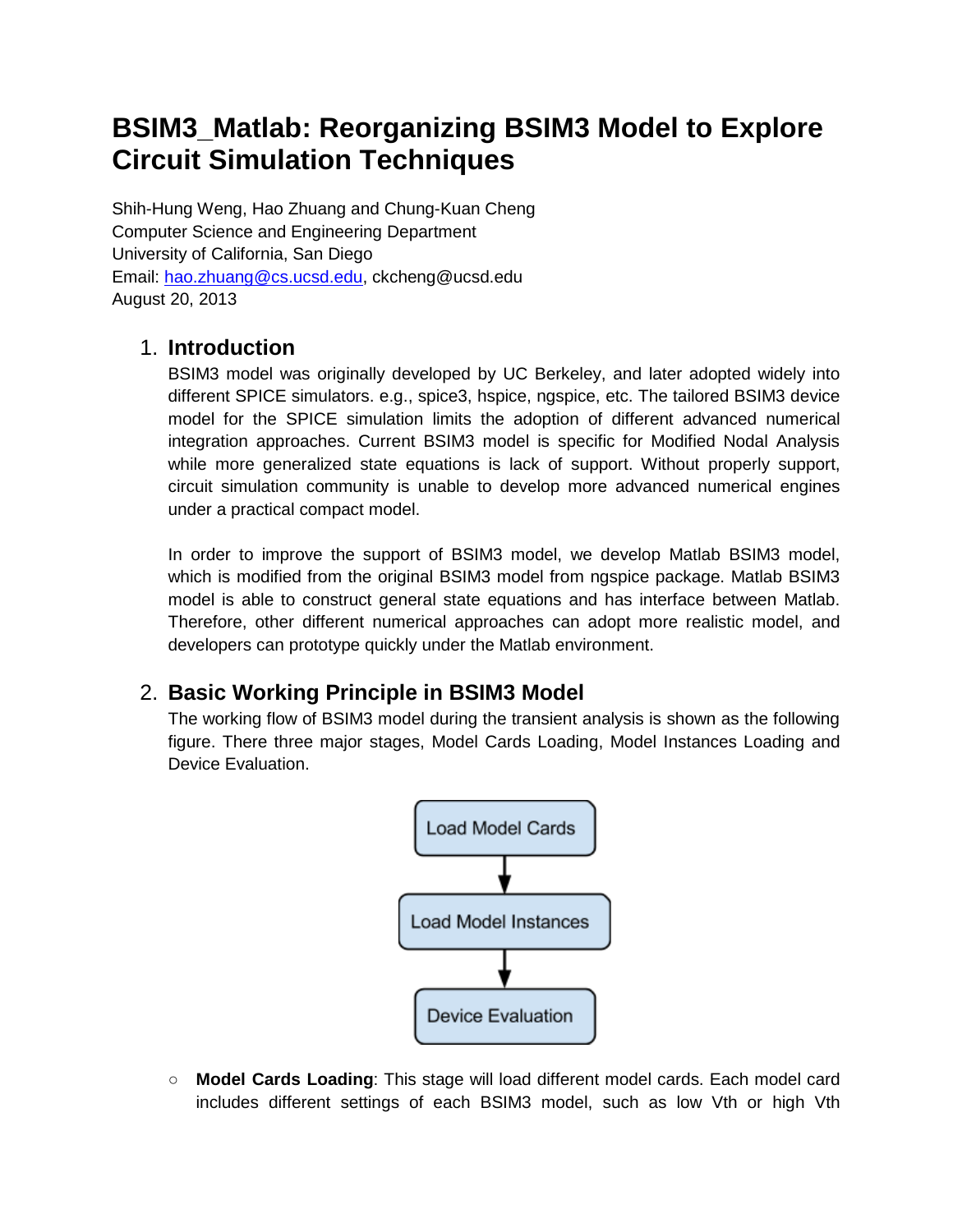process. Each parameter in the model card will be set in the structure *ModelCard* by function *BSIM3mParam*. The rest of unassigned required parameters in structure *ModelCard* will be set as default values by function *BSIM3ModelSetup*. Detailed parameters in BSIM3 model are listed in *param\_init.c*. Users can call Matlab function *LoadBSIM3Model* to load a specific model file.

- **Model Instances Loading**: This stage will load and create all MOSFET instance using BSIM3 model. The device related parameters, such as channel length, width, will be set by function *BSIM3parm*. Then, the required sparse matrices for MOSFEST are also created. Unassigned device related parameters are set by function *BSIM3InstanceSetup*. The device operation temperature is set by function *BSIM3temp*. User can call Matlab function *LoadBSIM3Instance* to load MOSFET instances.
- **Device Evaluation**: This stage will evaluate the charges and currents of MOSFET device instances according to the previous states (for charge conservation) and terminal voltages. The device instances will be evaluated by function *BSIM3load*. Since device evaluation needs to consider either for DC analysis or for transient analysis, there are different options in *BSIM3load*. The mode **MODETRANOP** is for DC analysis and mode **MODETRAN** is for transient analysis. Besides these two options, different options are used when performing during Newton's iteration. In DC analysis, the first iteration of Newton's iteration needs another option **MODEINITJCT**, and the rest of iterations needs option **MODEINITFIX**, and the last iteration needs option **MODEINITFLOAT** for the following transient analysis. In transient analysis, the very first iteration (not of Newton's iteration, but first iteration of current time stepping) requires option **MODEINITTRAN**, and the first iterations of each Newton's iteration of current time stepping needs option **MODEINITFLOAT MODEFIRSTITER**, and the rest of iterations needs option **MODEINITFLOAT**. The returned parameters from function *BSIM3load* include right hand-side vector (Ax=b) for backward Euler method and right hand-side vector (equivalent nonlinear currents) for MEXP method. Note that right hand-side vector for MEXP could be modified according to the nonlinear formulation. Please modify *BSIM3load* function directly. Equivalent capacitance associated with matrix C can be determined by if dividing by time step *ag0*. The following table summarizes the options for different iterations and analyses.

|                             | <b>DC</b> Analysis       | <b>Transient Analysis</b>           |
|-----------------------------|--------------------------|-------------------------------------|
| 1st iter. of current step   | n/a                      | MODEINITTRAN MODETRAN               |
| 1st iter, of Newton method  | MODEINITJCT MODETRANOP   | MODEINITFLOAT MODETRAN MODEFISTITER |
| rest iter, of Newton method | MODEINITFIX MODETRANOP   | MODEINITFLOAT MODETRAN              |
| last iter, of Newton method | MODEINITFLOAT MODETRANOP | MODEINITFLOATIMODETRAN              |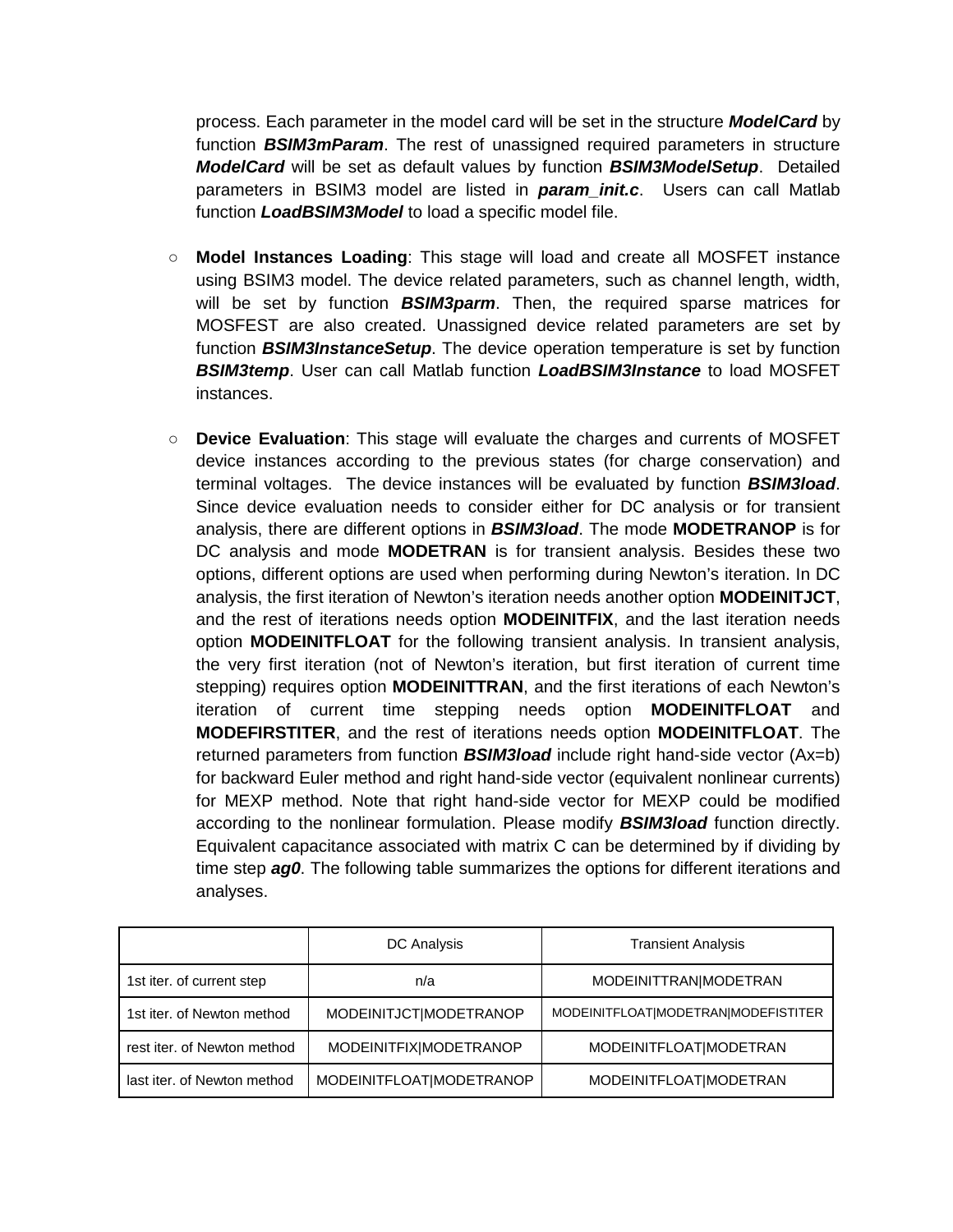### 3. **BSIM3 Structures**

- **○ BSIM3model**: This structure stores BSIM3 model dependent parameters, such as threshold voltage. Those parameters will be given in user provided model card.
- **○ BSIM3instance**: This structure stores BSIM3 instance parameters, such as length, width of a transistor. This structure also holds pointers of sparse matrices as well as the pointers of corresponding elements in the sparse matrices. Those elements are for efficient stamping after device linearization.
- **○ ModelInstance**: Wrap structure for **BSIM3instance**.
- **○ ModelCard**: Wrap structure for **BSIM3model**.

#### 4. **BSIM3 Functions**

- **○ BSIM3load**: Load and evaluate all BSIM3 instance. After evaluation (linearization), those equivalent capacitance and resistance will be filled into the sparse matrices.
- **○ BSIM3ModelSetup**: Set unassigned parameters in default values for device model.
- **○ BSIM3InstanceSetup**: Set unassigned parameters in default values for device instances, and also allocate memory and create pointers for sparse matrices elements.
- **○ BSIM3mParam**: Set value to a specific parameter of device model.
- **○ BSIM3Param**: Set value to a specific parameter of device instance.
- **○ BSIM3temp**: Set and calculate temperature-related parameters.
- **○ BSIM3checkModel**: Check validness of parameters.
- **○ NIintegrate**: Calculate charges of devices over a time step.

### 5. **Usage of Matlab MEX Functions**

- **○ LoadBSIM3Model**: Load BSIM3 model from a given path.
	- **■** Input
		- **●** String of file path
	- Output
		- **●** pointer to BSIM3model structure (in scalar variable of Matlab)
	- **■** Format
		- **●** [*ptr\_model\_card*] = *LoadBSIM3Model*(*str\_path*)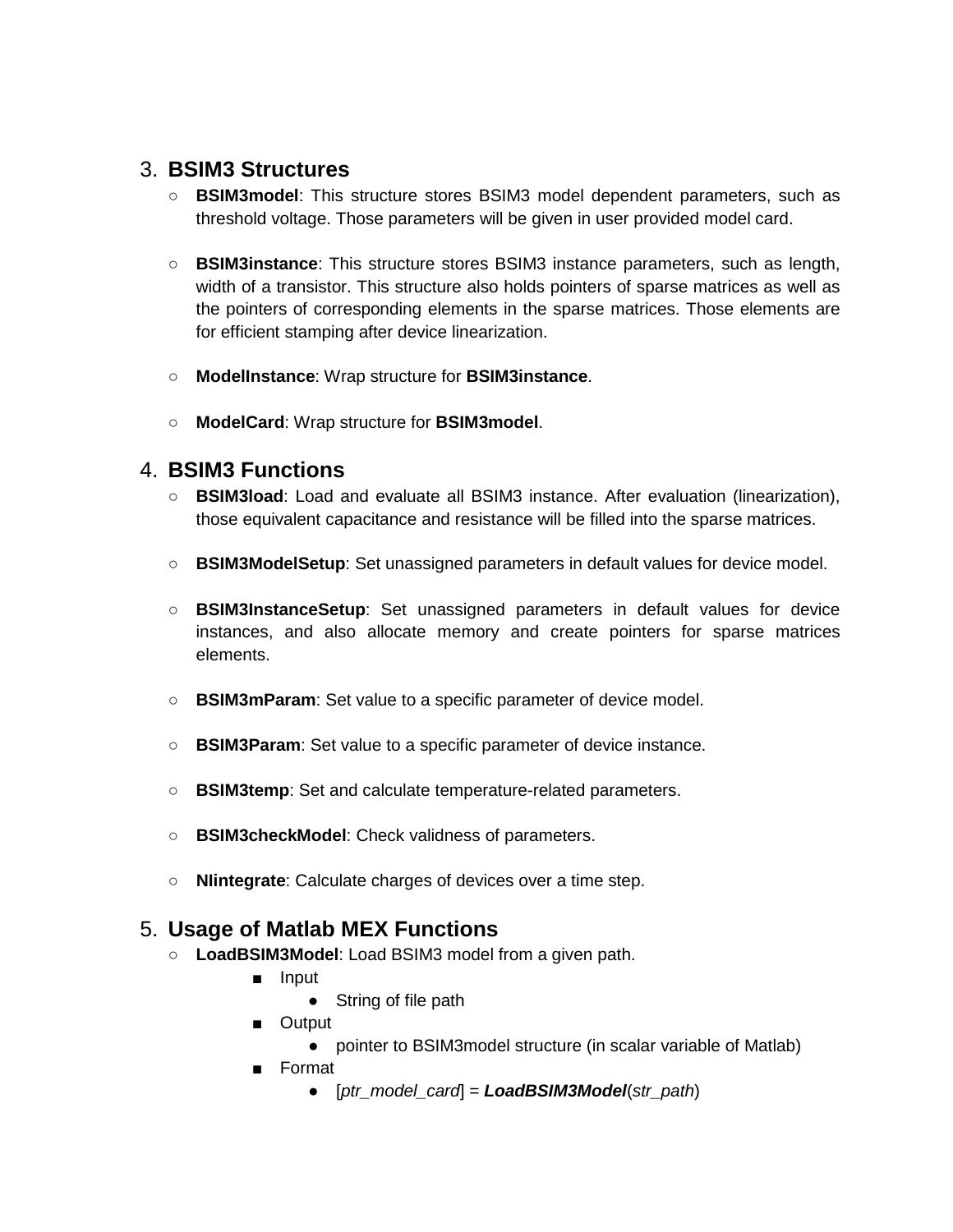- **○ LoadBSIM3Instance**: Load BSIM3 instances in SMORES format.
	- **■** Inputs:
		- **●** List of pMOSFET instances in SMORES format
		- **●** List of nMOSFET instances in SMORES format
		- **●** Pointer to BSIM3 model structure
		- **●** Name of model for pMOSFET
		- **●** Name of model for nMOSFET
		- **●** Number of nodes
		- **●** Temperature
	- Output:
		- **●** Pointer to BSIM3 instance structure (0 means no BSIM3 devices)
	- **■** Format:
		- **●** [*ptr\_to\_instance*] = *LoadBSIM3Instance*(*nMos, pMos, model, 'pModel', 'nModel', num\_node, temp*)
- **○ ListModelName**: List names of models in the model file
	- **■** Input:
		- **●** Pointer to BSIM3 model structure
	- **■** Output:
		- **●** List of model names
	- **■** Format:
		- **●** [*list\_of\_names*] = *ListModelName*(*ptr\_to\_model*)
- **○ BSIM3Eval**: Evaluate BSIM3 instances
	- **■** Inputs:
		- **●** Pointer to BSIM3 instance structure
		- **●** Voltages of nodes (should include GND voltage)
		- **●** Step size
		- **●** Type of analysis (either in 'dc' or 'tran')
		- **●** First time run (either 0 or 1). Both Type of analysis and First time run determine the evaluation options (See the table in Section 2).
		- **●** Current iteration number. This is for moving between states. (See the table in Section 2).
	- **■** Outputs:
		- **●** Sparse matrix C
		- **●** Sparse matrix G
		- **●** Current vector b
		- **●** (optional) Current vector b for MEXP
		- **●** (optional) Extrinsic sparse matrix eC
	- **■** Format:
		- **●** [*C G f f\_mexp eC*] = *BSIM3Eval*(*ptr\_to\_instance,* [0; *x*], *step\_size*, *mode*, *first*, *iter*);
		- **●** Note: [0; *x*] is for GND voltage.